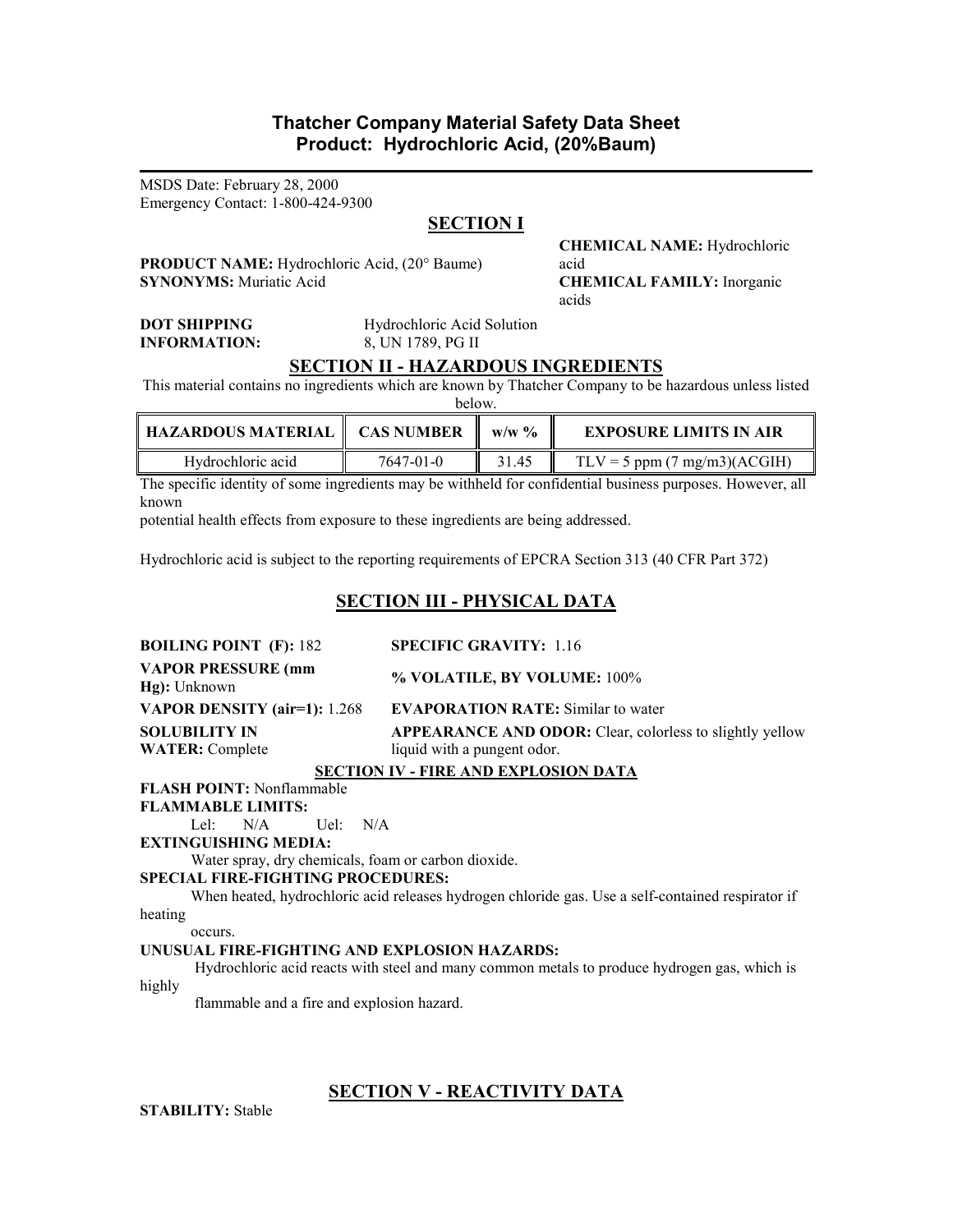# HAZARDOUS POLYMERIZATION: Will not occur.

### CONDITIONS OR MATERIALS TO AVOID:

 Avoid contact with metals and sulfides. Contact with metals produces flammable or explosive hydrogen.

 Contact with metals releases poisonous hydrogen sulfide gas. Avoid contact with bases or any other

chemicals.

### HAZARDOUS DECOMPOSITION PRODUCTS:

 Hydrochloric acid is stable; however, highly corrosive hydrogen chloride gas and hydrochloric acid vapor is

released at above boiling temperatures.

# SECTION VI - HEALTH HAZARD DATA

#### CARCINOGENIC LISTING:

death.

 NTP: No ingredients listed in this section. IARC MONOGRAPHS: No ingredients listed in this section. OSHA 29 CFR 1910: No ingredients listed in this section.

# ENTRY ROUTES & EFFECTS OF OVEREXPOSURE:

|        | Contact:    | Can cause severe burns to eyes, skin and mucous membranes.                   |
|--------|-------------|------------------------------------------------------------------------------|
|        | Inhalation: | Vapor can cause severe irritation or burns to respiratory tract.             |
| death. | Ingestion:  | Can cause severe burns to the gastrointestinal system, which could result in |

# STATEMENT OF PRACTICAL TREATMENT:

| Contact:     | <i>Immediately</i> flush exposed area thoroughly with water for at least 15 minutes |
|--------------|-------------------------------------------------------------------------------------|
| while        |                                                                                     |
|              | removing contaminated clothing and shoes. Consult a physician. For eyes, flush      |
| with large   |                                                                                     |
|              | amounts of cool water for at least 15 minutes. Get medical attention                |
| immediately. |                                                                                     |

|                 | Inhalation:       | Remove to fresh air. If not breathing, begin artificial respiration. If breathing is   |
|-----------------|-------------------|----------------------------------------------------------------------------------------|
| difficult, give |                   |                                                                                        |
|                 |                   | oxygen. Get medical attention <i>immediately</i> .                                     |
|                 | <b>Ingestion:</b> | If swallowed, <b>do not</b> induce vomiting. Give several glasses of water or milk. If |
| vomiting        |                   |                                                                                        |
|                 |                   | occurs spontaneously, keep airway clear. Get medical attention <i>immediately</i> .    |

# SECTION VII - SPECIAL PRECAUTIONS HANDLING AND STORAGE PRECAUTIONS: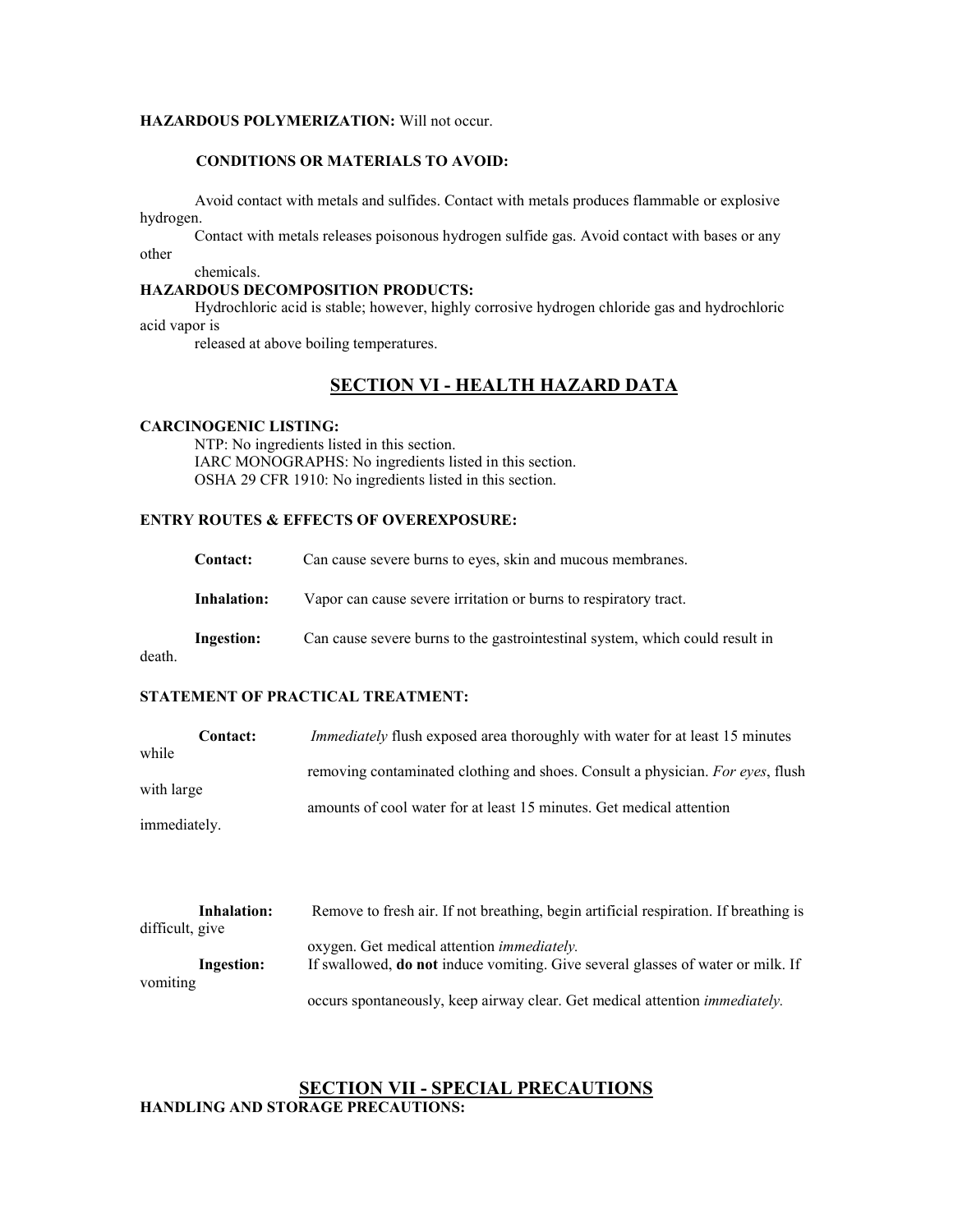Keep container tightly closed. Store in a cool, dry area protected from corrosion, Store away from

other

chemicals such as oxidizing agents, bases or metals.

## STEPS TO BE TAKEN IF MATERIAL SPILLS OR LEAKS:

 Evacuate area. Wear proper safety gear. For small spills, neutralize with soda ash and, if permitted, flush to

 sewer with large amounts of water. For larger spills, dike the liquid and recover as much as possible into

 polyethylene drums. Neutralize residue with soda ash and flush to sewer with large amounts of water, if

permitted. Comply with applicable government regulations.

## WASTE DISPOSAL METHOD:

 Hydrochloric acid is an EPA hazardous waste due to corrosivity and must be disposed of by an EPA approved

hazardous waste facility. Comply with all local, state and federal regulations.

## SECTION VII - SPECIAL PROTECTION INFORMATION RESPIRATORY PROTECTION:

Self-contained organic respirator should be available.

## VENTILATION:

Use ventilation to maintain TLV below 5 ppm.

## EYE PROTECTION:

Full face shield, chemical goggles.

### SKIN PROTECTION:

Acid suit, rubber boots, impervious gloves.

### OTHER PROTECTIVE EQUIPMENT:

As needed to avoid all bodily contact and breathing of vapor.

 ACGIH = American Conference of Government Industrial Hygienist  $CL = Ceiling Level$ 

IARC = International Agency for Research on Cancer: Monographs

OSHA = Occupational Safety and Health Administration

 $N/A$  = Not Applicable

NTP = National Toxicology Program: Annual Report on Carcinogens

PEL = Permissible Exposure Level (OSHA)

 $TLV = Threshold Limit Value (ACGIH)$ 

TWA = Time Weighted Average over 8 Hours